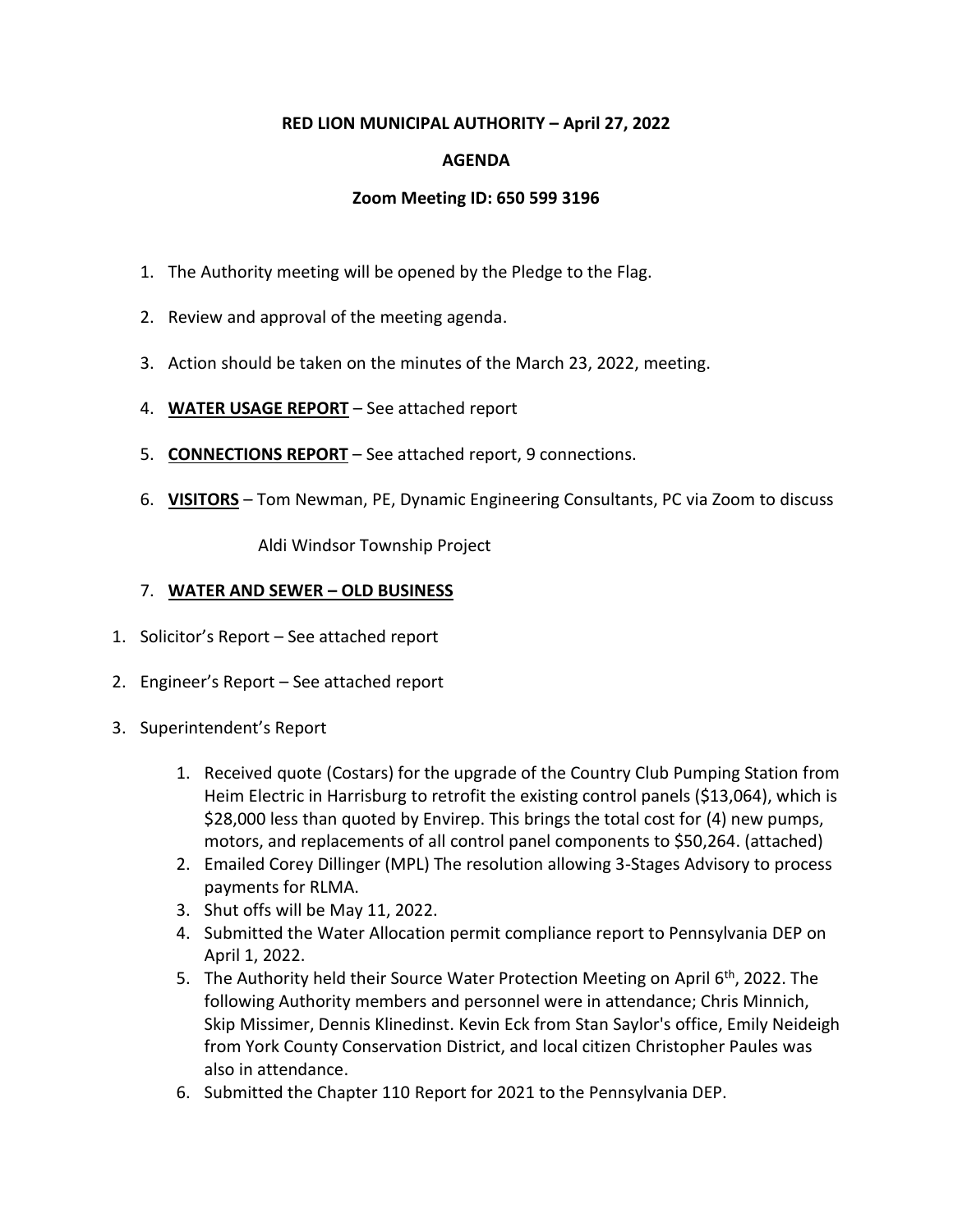- 7. Submitted EDMR for February 2022, DEP issued a notice that the non-compliance instance for our January EDMR for late submission, this has been changed to compliant. This is due to a system wide outage of their online EDMR submission portal. (attached)
- 8. We were contacted on March 28<sup>th</sup>, 2022, by the Pennsylvania DEP Storage Tank Division regarding the underground fuel tank at Greenbranch which powers the generator that runs the pumps, that pump water to the treatment plant. In their letter (attached) they list several non-compliance issues that were reported by our tank inspector Keystone Petroleum. We need to address these non-compliance issues as soon as possible. We have already addressed the Class C operator issue with DEP, as well as the instituting a monthly walkthrough inspection of this facility, and documenting it using DEP's template, and physically checking the UST system components at our site. We have also contacted Keystone Petroleum to correct the issues with the containment pumps and sensors at a cost of (\$1,954.00).
- 9. Submitted our Tier II Report (on-site chemical inventory) to the Department of Labor and Industry. This report has been received and is pending administrative approval.
- 10. Ordered a pallet (40- #50 bags) of copper sulfate on 4/21/2022 for algae control at the Cabin Creek Reservoir from Coyne Chemical at a cost of \$5,080.
- 11. Received Mikayla Regan letter of resignation on 5/20/22. (attached) Brad also reported that (2) of his part time operators have resigned. He will begin advertising and interviewing prospective applicants to fill these vacated positions.
- 12. On 4/7/22 I had a conversation with DEP Water Specialist, Karen Unruh regarding multiple violations to our Water Allocation Permit WA-38B, which is a permit issued in 1981, and expires in 2031. This permit allows us to withdrawal a combined total of 3,500,000 gallons per day from our three water sources (Cabin Creek, Beaver Creek, and Greenbranch) We have been in violation of this permit by withdrawing more than our 3.5 MGD combined allocation for everyday of 2021. Ms. Unruh stated that she had passed these violations of our permit on to the Region Representative Shawn Cable but has heard no response from him. She said it is up to him if the department will act on these violations. Ms. Unruh mentioned that we must start metering the conservation discharge from Beaver Creek as it is required by our permit, and we are not currently doing this, I assured her we would get this taken care of and will inform her when we have done so. I forwarded this issue to Corey Dillinger (MPL) to look into this issue further, and I had Brad Sprenkle contact Control Systems 21 about getting our flow metering repaired or replaced at Beaver Creek dam.
- 13. Spoke with Don Dellinger regarding the Kaltreider-Benfer Library storing some of their materials in the basement of our Distribution/Maintenance Building. He said he would contact me when they are ready to move these items.
- 14. Received radiation detector for monitoring of radiation at the water treatment plant. Brad Sprenkle will begin monitoring several days per week to get base line data.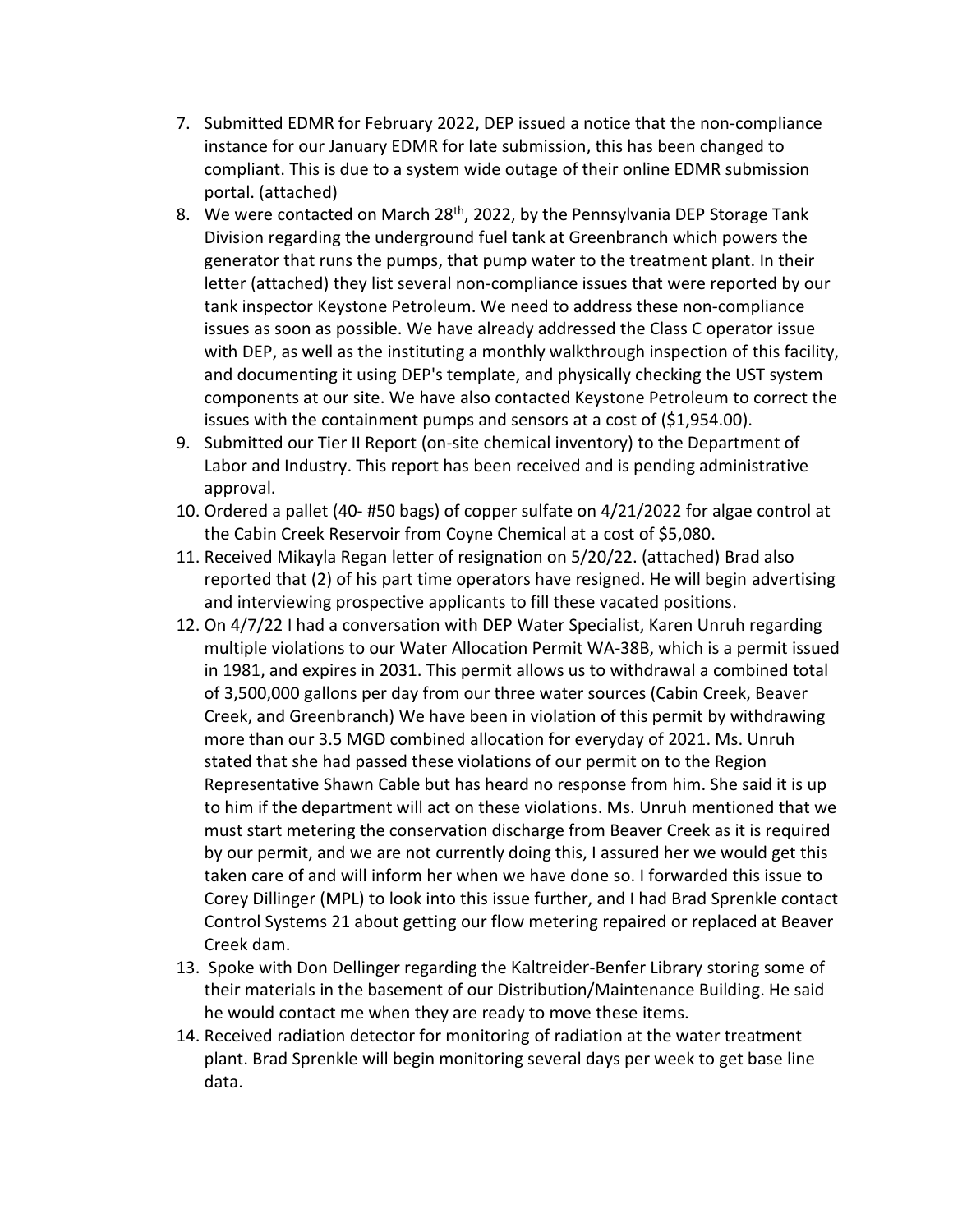- 15. Took a tour of American Water Company's, DR Tanks which were installed last year in Parkesburg PA and provide water to their surrounding customers. Cory Myers of DR Tanks discussed the tank construction, longevity, options, and maintenance of these concrete tanks. The following Authority members, and personnel were in attendance Dennis Klinedinst, Skip Missimer, Kelly Henshaw, Jeff Beard, and John Krantz.
- 16. Brad Sprenkle hired Joe Kellison as a new part-time operator for first shift, he will potentially start on 5/1/22.
- 17. On Monday 4/18/22, Skip Missimer and I met with Representative Stan Saylor to discuss potential grant money available for funding our projects. We also met with Pennvest to discuss grant money, and low interest loans available for funding the Edgewood Tank project, and several other projects as discussed in the memo which was emailed on 4/19/22. (attached)
- 18. Began flushing the water distribution system on April 11, 2022. We received a sweeping schedule from Red Lion Borough. On 4/19/22, we determined that we would have to postpone scheduled flushing for two days because the street has not been swept in those areas.
- 19. Brad Sprenkle hired Brett Stermer as a new full-time operator, for second shift, pending his pre-employment physical. His expected start date is May 1, 2022.

# 8. **WATER AND SEWER – NEW BUSINESS**

- 1. Higher Information Systems had been picking up our mail, and applying postage and mailing it for us, but they informed us that they will discontinue this service after 5/1/22. Going forward they will be renting us a Post Base Mini Unit (attached) which connects to an ethernet cable and enables it to apply postage to our mail, which we will have to take to the post office ourselves on our daily trip to pick up mail. The cost for this unit is \$21.95/month + a \$0.05 reduction in postage. Our previous service cost was \$25.00/month with no postage reduction.
- 2. Local Union 776 requested a meeting to discuss the collective bargaining Agreement which will expire on December 31, 2022. We have scheduled the date of May 5<sup>th</sup>, 2022, to have our first meeting in the presence of a mediator. This initial meeting will be held in the Authority Meeting Room at 1pm.
- 3. Linda Nevers was hired as our new Office Manager; Linda has been employed by Benecon our healthcare benefits provider for the past 3 years; and has a strong managerial, and technology background. She is a graduate of the Consolidated School of Business in Lancaster and holds a degree in Computerized Office Management. She also serves on the Board for the Friends of the Kreutz Creek Library.
- 4. Requested a quote from MetEd to install underground electric service to the Water Treatment Plant on Gebhart Road, and above ground service to the Greenbranch pumping station. Once I receive these quotes, I will forward